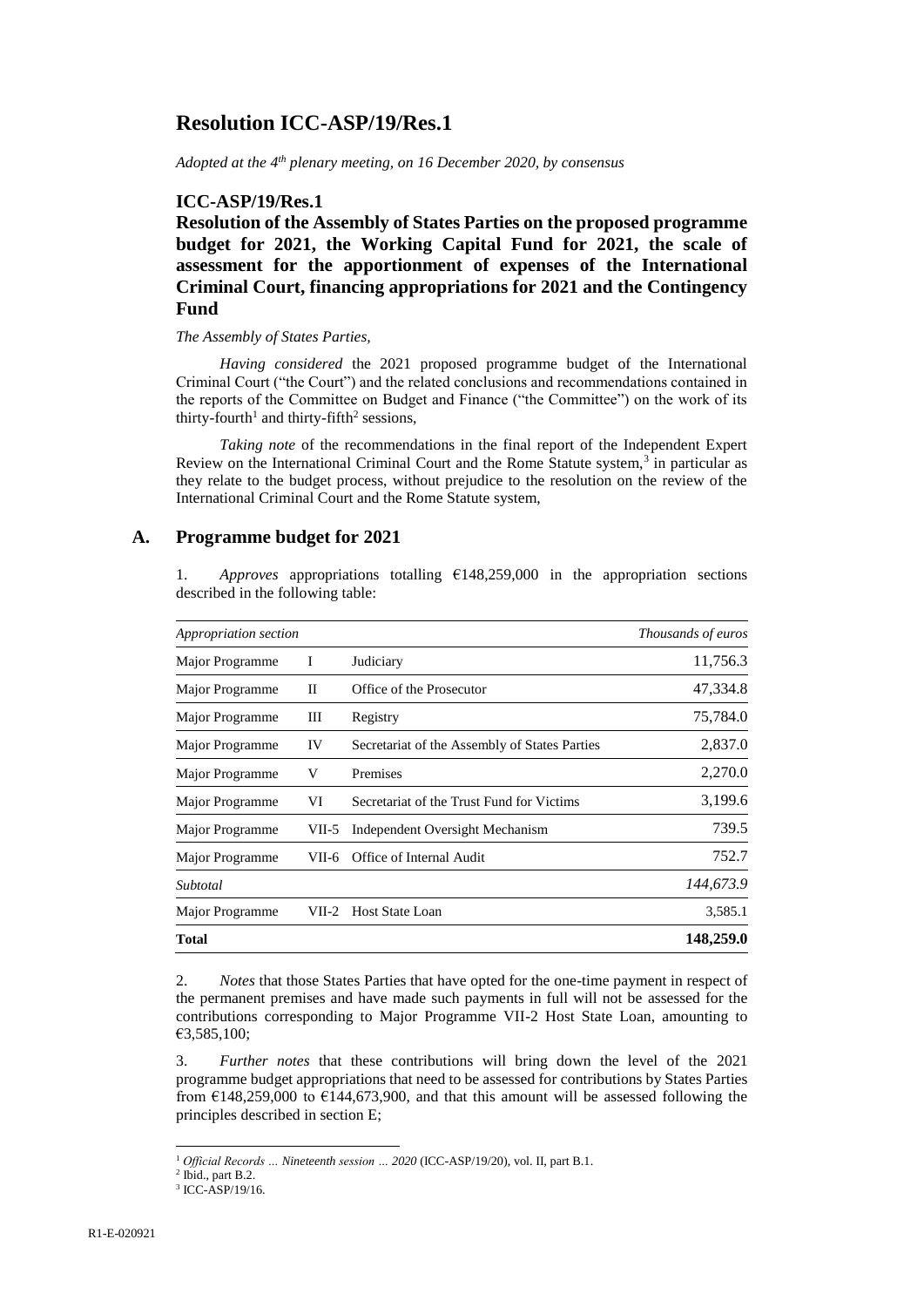|              |    | Office<br>of the<br>Judiciary Prosecutor Registry |     | Secretariat,   |                | Assembly Secretariat, Independent Office of<br>of States Trust Fund Oversight Internal<br>Parties for Victims Mechanism | Audit         | <b>Total</b> |
|--------------|----|---------------------------------------------------|-----|----------------|----------------|-------------------------------------------------------------------------------------------------------------------------|---------------|--------------|
| <b>USG</b>   |    | 1                                                 |     |                |                |                                                                                                                         |               |              |
| <b>ASG</b>   |    | 1                                                 | 1   |                |                |                                                                                                                         |               | 2            |
| $D-2$        |    |                                                   |     |                |                |                                                                                                                         |               |              |
| $D-1$        |    | 3                                                 | 3   | 1              | 1              |                                                                                                                         | 1             | 9            |
| $P-5$        | 3  | 18                                                | 22  | 1              |                | 1                                                                                                                       |               | 45           |
| $P-4$        | 3  | 36                                                | 44  | 1              | $\overline{4}$ | 1                                                                                                                       | 1             | 90           |
| $P-3$        | 21 | 77                                                | 82  | 1              | 2              |                                                                                                                         | 1             | 184          |
| $P-2$        | 12 | 79                                                | 90  | 1              |                | 1                                                                                                                       |               | 183          |
| $P-1$        |    | 25                                                | 5   |                |                |                                                                                                                         |               | 30           |
| Subtotal     | 39 | 240                                               | 247 | 5              | 7              | $\mathfrak{Z}$                                                                                                          | $\mathcal{E}$ | 544          |
| GS-PL        | 1  | 1                                                 | 15  | $\overline{2}$ |                |                                                                                                                         |               | 19           |
| GS-OL        | 11 | 79                                                | 312 | 3              | 2              | 1                                                                                                                       | 1             | 409          |
| Subtotal     | 12 | 80                                                | 327 | 5              | 2              | $\boldsymbol{l}$                                                                                                        | 1             | 428          |
| <b>Total</b> | 51 | 320                                               | 574 | 10             | 9              | 4                                                                                                                       | 4             | 972          |

4. *Further approves* the following staffing tables for each of the above appropriation sections:

# **B. Working Capital Fund for 2021**

#### *The Assembly of States Parties,*

*Recalling* that the Working Capital Fund was established to ensure that the Court be able to meet short-term liquidity problems pending receipt of assessed contributions,<sup>4</sup>

*Noting* the recommendation of the Committee at its twenty-seventh session to reinstate the Working Capital Fund to represent approximately one month's expenditure of the Court's 2016 approved budget ( $\epsilon$ 11.6 million),<sup>5</sup>

*Further noting* that the Committee recommended a consideration of a multi-year funding timetable,<sup>6</sup>

1. *Notes* that the Working Capital Fund for 2020 was established in the amount of €11.6 million;

2. *Further notes that the current level of the Working Capital Fund is*  $£11.5$  million;

3. *Resolves* that the Working Capital Fund for 2021 shall be established in the amount of €11.6 million, and *authorizes* the Registrar to make advances from the Fund in accordance with the relevant provisions of the Financial Regulations and Rules of the Court;

4. *Takes note* of the recommendation of the Committee<sup>7</sup> at its thirty-second session that the Working Capital Fund be maintained at one month of the Court's expenditure, therefore recommending an increase of the notional level to €12.3 million, *notes* that the Committee recommended at its thirty-fifth session, in light of the liquidity risk faced by the Court, that the Bureau and the Assembly keep the level of the Working Capital Fund under review, and *further notes* that States Parties will continue to consider this important and urgent matter in The Hague Working Group facilitation on the budget; and

<sup>4</sup> Financial Regulations and Rules 6.2.

<sup>5</sup> *Official Records … Fifteenth session … 2016* (ICC-ASP/15/20), vol. II, part B.2, para. 144.

<sup>6</sup> Ibid., para. 148.

<sup>7</sup> *Official Records … Eighteenth session … 2019* (ICC-ASP/18/20), vol. II, part B.1, para. 66**.**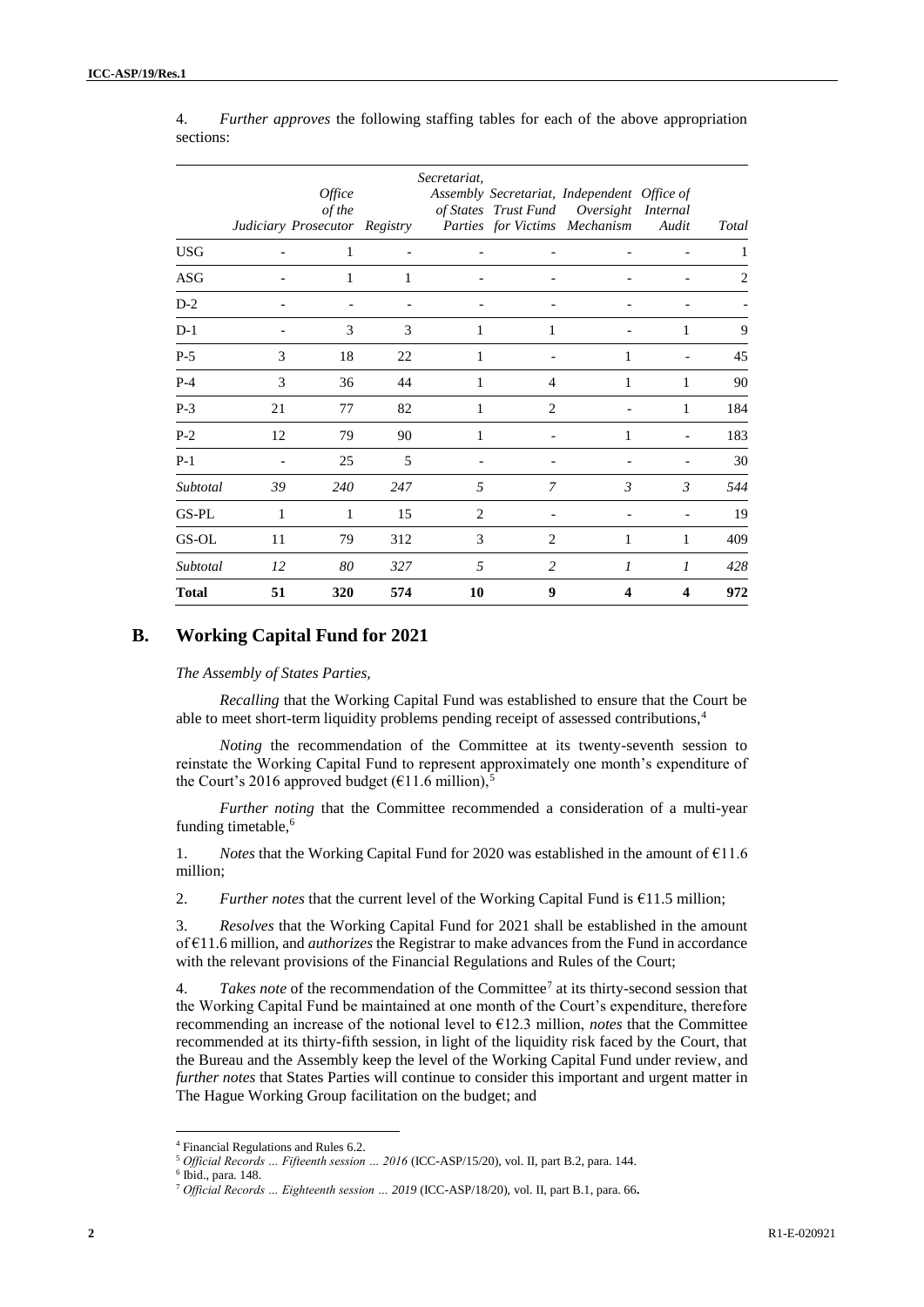5. *Decides* that the Court may only use the surplus funds and funds received from the payment of outstanding contributions to reach the established level of the Working Capital Fund.

## **C. Outstanding contributions**

*The Assembly of States Parties,*

Welcoming the report of the Bureau on the arrears of States Parties,<sup>8</sup> and in particular the conclusions and recommendations contained in that report,<sup>9</sup>

1. *Urges* all States Parties to make timely payments of assessed contributions and *requests* the Court and States Parties to make serious efforts and take necessary steps to reduce the level of arrears and outstanding contributions as far as possible to avoid liquidity issues for the Court, and *further requests* the Court to communicate to the Committee all information concerning outstanding contributions in advance of the twentieth session of the Assembly of States Parties;

2. *Welcomes* the Court's development of guidelines,<sup>10</sup> consistent with existing rules and regulations, for States Parties which are in arrears and subject to the provisions of article 112, paragraph 8 of the Rome Statute, and which face significant economic hardship, to enter into voluntary and sustainable payment plans, *encourages* States Parties in arrears and subject to the provisions of article 112, paragraph 8, to work voluntarily, in coordination with the Court, to develop such payment plans, and *further requests* the Court to keep States Parties informed of any such payment plans and their implementation through The Hague Working Group facilitation on the budget, including via the monthly financial reports provided to States Parties; and

3. *Takes note* of the recommendations of the Committee<sup>11</sup> and the External Auditor<sup>12</sup> concerning liquidity issues and *notes* that States Parties will continue to consider this matter in The Hague Working Group facilitation on the budget.

## **D. Contingency Fund**

#### *The Assembly of States Parties,*

*Recalling* its resolutions ICC-ASP/3/Res.4 establishing the Contingency Fund in the amount of  $\epsilon$ 10,000,000 and ICC-ASP/7/Res.4 requesting the Bureau to consider options for replenishing both the Contingency Fund and the Working Capital Fund,

*Recalling further* that the Contingency Fund was established to ensure that the Court can meet: a) costs associated with an unforeseen situation following a decision by the Prosecutor to open an investigation; b) unavoidable expenses for developments in existing situations that could not be accurately estimated at the time of the adoption of the budget; and c) costs associated with an unforeseen meeting of the Assembly,  $13$ 

*Taking note* of the advice of the Committee in the reports on the work of its eleventh, thirteenth, nineteenth and twenty-first sessions,

*Recalling* that the Assembly, at its sixteenth session, decided that, should the Contingency Fund fall below €5.8 million by its seventeenth session, the Assembly would assess the need for its replenishment, bearing in mind the report of the Committee on Budget and Finance, $14$  and regulation 6.6 of the Financial Regulations and Rules,

1. *Notes* that the current level of the Contingency Fund is  $\epsilon$ 5.2 million;

<sup>8</sup> ICC-ASP/19/27.

 $9$  Ibid., paras. 16 to 17.

<sup>10</sup> ICC-ASP/18/6.

<sup>&</sup>lt;sup>11</sup> *Official Records ... Eighteenth session ... 2019* (ICC-ASP/18/20), vol. II, part B.2. para. 193.

<sup>&</sup>lt;sup>12</sup> Final audit report on the budget process of the International Criminal Court (ICC-ASP/18/2/Rev.1), recommendation 9.

<sup>&</sup>lt;sup>13</sup> Financial Regulations and Rules 6.6.

<sup>&</sup>lt;sup>14</sup> Official Records ... Seventeenth session ... 2018 (ICC-ASP/17/20), vol. II, part B.2.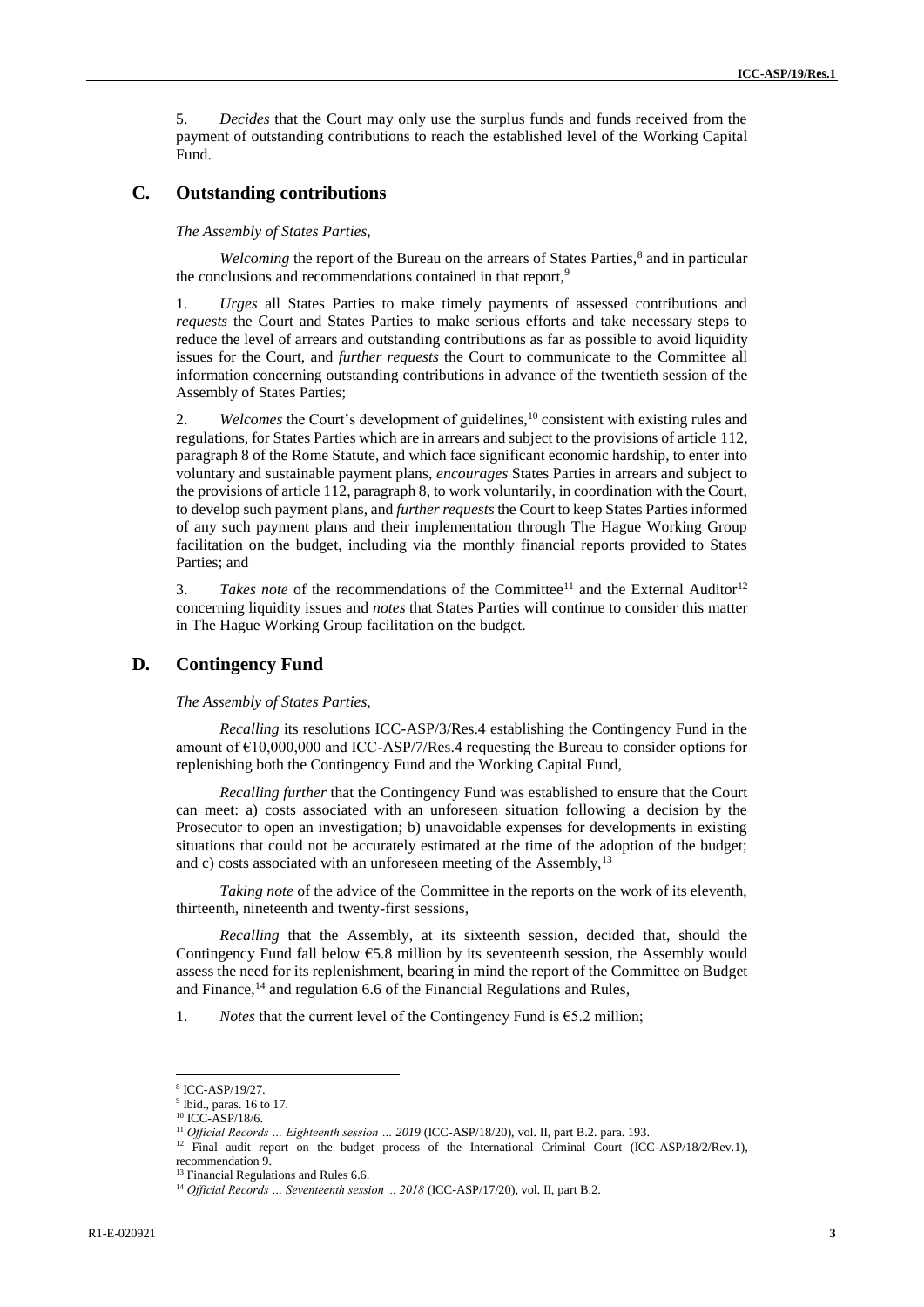2. *Decides* to maintain the Contingency Fund at the notional level of  $\epsilon$ 7.0 million for 2021; and

3. *Requests* the Bureau to keep the  $\epsilon$ 7.0 million threshold under review in light of further experience on the functioning of the Contingency Fund.

### **E. Scale of assessment for the apportionment of expenses of the Court**

*The Assembly of States Parties,*

1. *Decides* that for 2021, the contributions of States Parties shall be assessed in accordance with an agreed scale of assessment, based on the scale adopted by the United Nations for its regular budget applied for 2019-2021,<sup>15</sup> and adjusted in accordance with the principles on which the scale is based; $16$  and

2. *Notes* that, in addition, any maximum assessment rate for the largest contributors and for the least developed countries applicable for the United Nations regular budget will apply to the Court's scale of assessment.

## **F. Financing of appropriations for 2021**

*The Assembly of States Parties,*

1. *Notes* that the payments corresponding to Major Programme VII-2 Host State Loan will reduce the level of the budget appropriations to be assessed for contributions by States Parties to  $€144,673,900$ ; and

2. *Resolves* that, for 2021, assessed contributions for the budget amounting to  $€144,673,900$  of the budget appropriations approved by the Assembly under section A, paragraph 1 of the present resolution, will be financed in accordance with regulations 5.1 and 5.2 of the Financial Regulations and Rules of the Court.

## **G. Premises of the Court**

*The Assembly of States Parties,*

*Noting* the recommendations of the Committee on Budget and Finance regarding maintenance and capital replacement for the premises of the Court,<sup>17</sup>

1. *Approves* capital replacement for the premises of the Court at the level of €378.9 thousand in 2021, while underlining the need to see maintenance and capital replacement in conjunction;

2. *Reiterates* the need for the capital replacement to be fully justified and limited only to those elements which are absolutely necessary, *requests* the Court to continue to ensure that all measures are taken to achieve savings and efficiencies, including using alternatives to capital replacement whenever possible, and *invites* the Court to submit rolling medium and updated long-term capital replacement plans and estimates in line with these principles;

3. *Notes* that any capital replacement needs arising in the foreseeable future should be financed within the scope of the regular budget process;

4. *Welcomes* the intention of the Committee to review the medium and long-term plans and estimates for capital replacement, as well as financial and administrative mechanisms including possible alternatives to current contractual arrangements, at its thirty-sixth and thirty-seventh sessions,<sup>18</sup> and *invites* the Committee to continue to undertake a detailed analysis and evaluation of the proposed budget taking into account the need for prioritization;

<sup>15</sup> A/RES/73/271.

<sup>16</sup> Rome Statute of the International Criminal Court, article 117.

<sup>17</sup> *Official Records … Nineteenth session … 2020* (ICC-ASP/19/20), vol. II, part B.2, paras. 95 to 107.

<sup>18</sup> Ibid., paras. 105 and 106.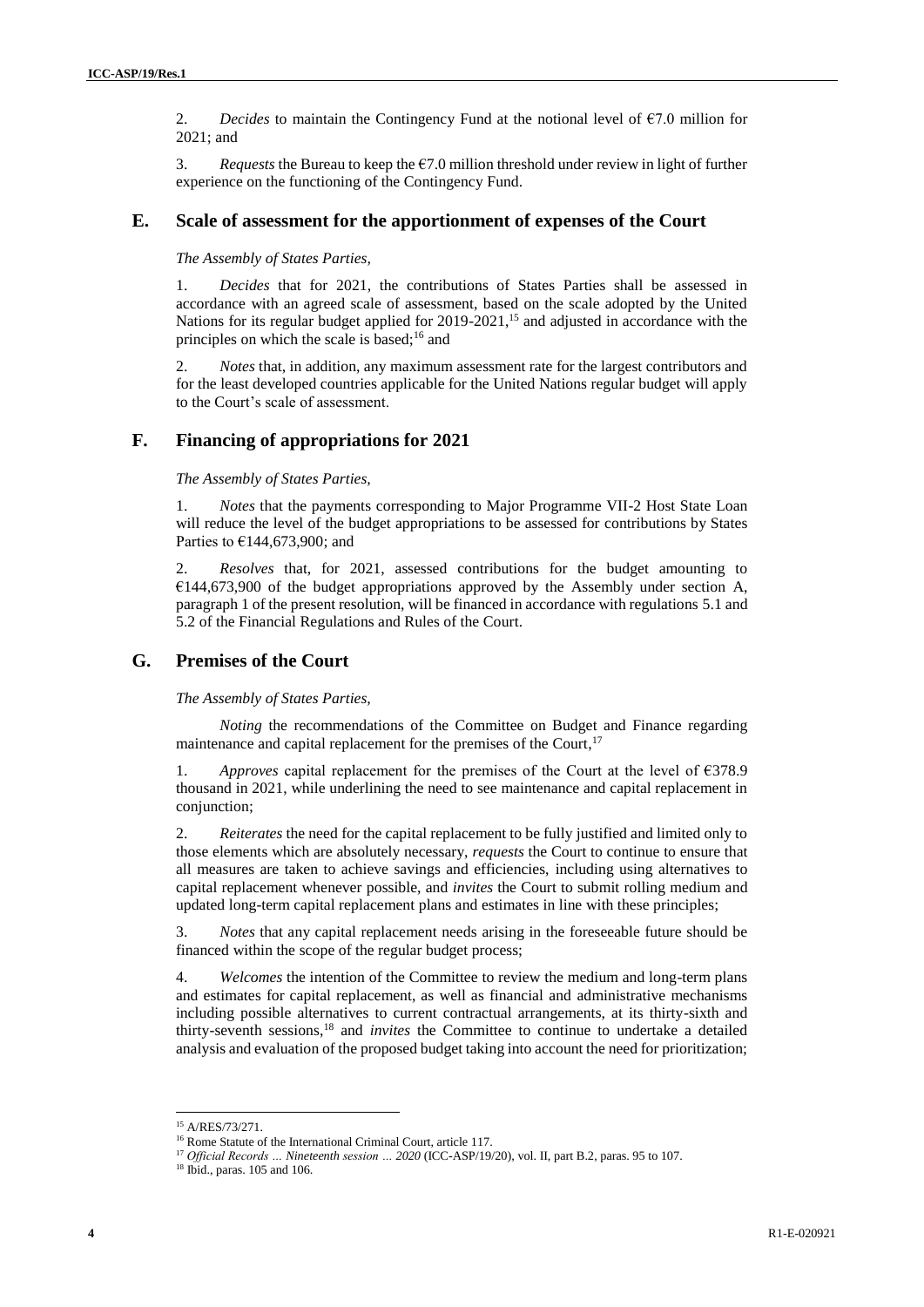5. *Recalls* the recommendation of the Committee<sup>19</sup> regarding a mechanism for *pro bono* expert advice from States Parties in the planning and implementation of capital replacement, and *invites* States Parties to further explore this possibility and put forward suggestions in this regard;

6. *Reaffirms* that the Bureau is entrusted with the mandate concerning the governance structure and total cost of ownership, via its Hague Working Group which has a facilitation on the budget, and *requests* that a report on the topic be submitted for consideration by the twentieth session of the Assembly; and

7. *Welcomes with appreciation* the artwork donations to the premises of the Court made by several States Parties in 2020.

## **H. Transfer of funds between major programmes under the 2020 approved programme budget**

*The Assembly of States Parties,*

*Recognizing* that under regulation 4.8 of the Financial Regulations and Rules no transfer between appropriation sections may be made without authorization by the Assembly,

1. *Decides* that, in line with established practice, the Court may transfer any remaining funds between major programmes at the conclusion of 2020 should costs for activities which were unforeseen or could not be accurately estimated be unable to be absorbed within one major programme, whilst a surplus exists in other major programmes, in order to ensure that appropriations for each major programme are exhausted prior to accessing the Contingency Fund.

### **I. Audit**

*The Assembly of States Parties,*

*Having regard to* the Charter of the Audit Committee, adopted at its fourteenth session,  $20$  as amended,

*Noting* the reports of the Audit Committee on the work of its eleventh and twelfth sessions.<sup>21</sup>

*Further noting* the recommendations of the Committee on Budget and Finance concerning audit matters, $2<sup>2</sup>$ 

1. *Welcomes* the reports of the Audit Committee on the work of its eleventh and twelfth sessions;

2. *Decides* to appoint the Board of Audit and Inspection of the Republic of Korea as the External Auditor of the International Criminal Court and the Trust Fund for Victims for four years starting with the financial year 2021;

3. *Recalls* its request to the External Auditor, the *Cour des comptes*, to conduct an evaluation of the oversight bodies of the Court as part of its work in 2020, replacing the performance audit, and to recommend possible actions on their respective mandates and reporting lines, while fully respecting the independence of the Court as a whole, and *looks forward* to considering the outcome of that evaluation as soon as it is available; and

<sup>19</sup> *Official Records … Eighteenth session … 2019* (ICC-ASP/18/20), vol. II, part B.2, para. 116 and *Official Records … Nineteenth session … 2020* (ICC-ASP/19/20), vol. II, part B.2, para. 104.

<sup>20</sup> *Official Records … Fourteenth session … 2015* (ICC-ASP/14/20), vol. II, part B.3, annex IV. <sup>21</sup> AC/11/5 and AC/12/5, available on the website of the Audit Committee at:

[https://asp.icc-cpi.int/en\\_menus/asp/AuditCommittee.](https://asp.icc-cpi.int/en_menus/asp/AuditCommittee)

<sup>22</sup> *Official Records … Nineteenth session … 2020* (ICC-ASP/19/20), vol. II, part B.1, paras. 20 to 24 and *Official Records … Nineteenth session … 2020* (ICC-ASP/19/20), vol. II, part B.2, paras. 214 to 227.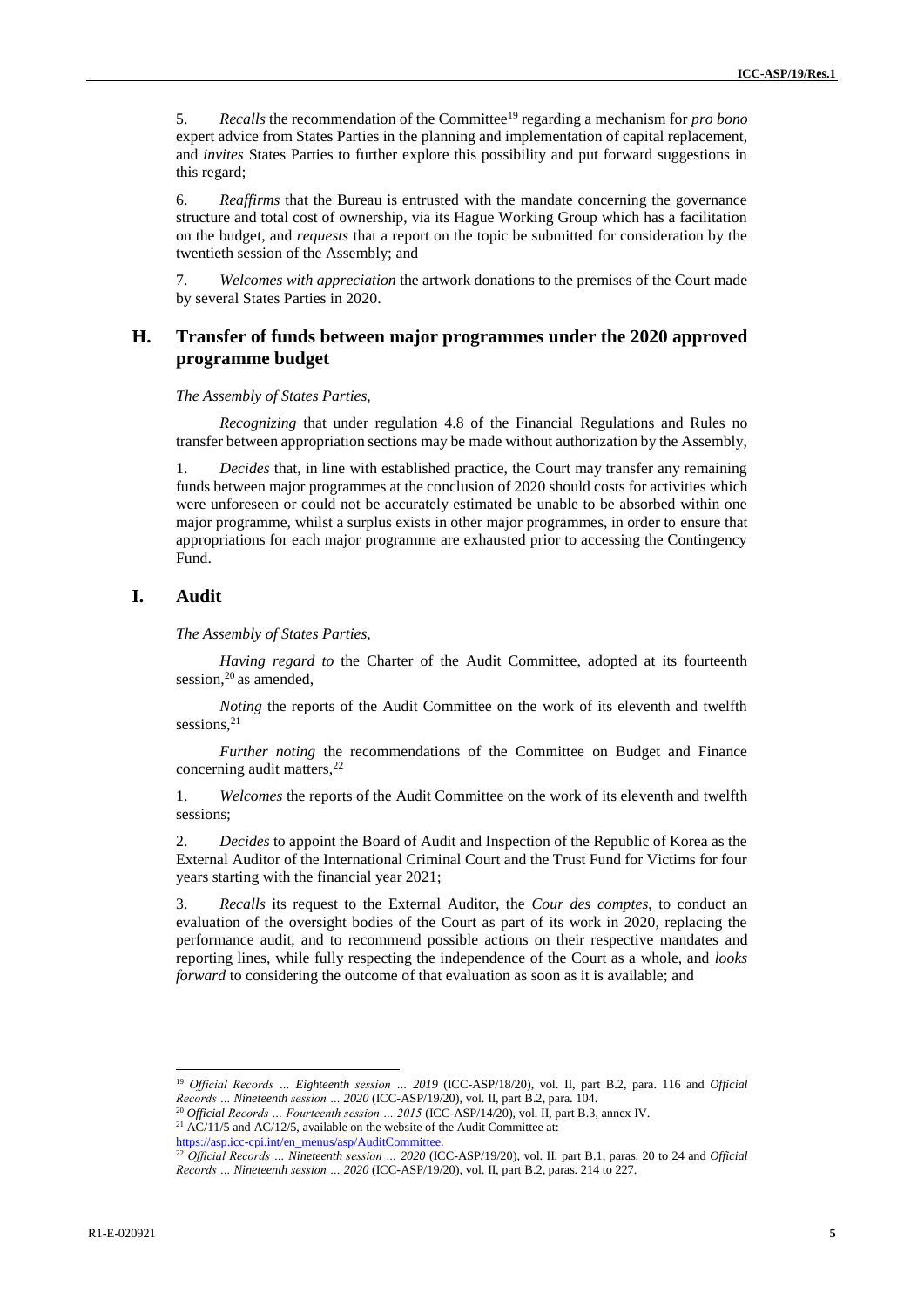4. *Takes note* of the proposed amendments to the Charter of the Audit Committee contained in annex III to the report of the Audit Committee on its tenth session<sup>23</sup> and *decides* to consider those amendments, taking into consideration the outcome of the evaluation to be undertaken by the External Auditor and the report of the Independent Expert Review, $24$  in order to take a decision as appropriate.

## **J***.* **Budget Management Oversight**

### *The Assembly of States Parties,*

1. *Notes* that the Strategic Plans of the Court, the Office of the Prosecutor, the Registry and the Trust Fund for Victims are dynamic and updated on a regular basis;

2. *Notes* the Strategic Plans of the Court, the Office of the Prosecutor and the Registry for the period 2019-2021 and of the Trust Fund for Victims for the period 2020-2021 and *also notes* that the Strategic Plans benefit from the views and comments States Parties make in the dialogue with the Court, the Office of the Prosecutor the Registry and the Trust Fund for Victims;

3. *Welcomes* the report of the Office of the Prosecutor on the implementation of its Strategic Plan for 2016-2018, and *requests* the Court to continue to assess, develop and apply the lessons learned contained therein;

4. *Reiterates* the importance of strengthening the relationship and coherence between the strategic planning process and the budgetary process, which is crucial for the credibility and sustainability of the longer-term strategic approach;

5. *Recalls* its invitation to the Court to hold annual consultations with the Bureau in the first trimester on the implementation of its strategic plans during the previous calendar year, including on use of and improvements on performance indicators;

6. *Invites* the Court, the Office of the Prosecutor, the Registry and the Trust Fund for Victims to report annually to the Assembly on the implementation of the Strategic Plans; and

7. *Notes* the oversight roles of the Audit Committee, the Committee on Budget and Finance, the External Auditor, the Independent Oversight Mechanism, and the Office of Internal Audit, and *recommends* that these bodies continue to expand their coordination in order to improve the timely exchange of information and reporting of results amongst them, the organs of the Court, the Bureau, and the Assembly, to optimize their oversight capacities, and to avoid duplication of competence and work.

# **K. Development of budget proposals**

### *The Assembly of States Parties,*

1. *Requests* the Court to present a sustainable budget proposal for its 2022 programme budget, based on transparent and strict financial assessments and needs-analysis. Proposed increases above the level of the 2021 approved budget should be requested only when necessary for the purpose of mandated activities and after all possible steps have been taken to finance such increases through savings and efficiencies;

2. *Recalls* that the proposed programme budget should present the costs for the following year by first highlighting the costs of maintaining current activities, then proposing changes to those activities including full costings of such changes;

3. *Invites* the Court to continue to ensure a stringent internal budgetary process steered by the Registry as part of an annual cycle taking into account past expenditure and leading to a sound and transparent budget proposal, thus allowing the Court to manage its financial situation responsibly, *encourages* the Court to make all efforts to ensure a balanced budget,

<sup>&</sup>lt;sup>23</sup> AC/10/5, available on the website of the Audit Committee at: https://asp.icccpi.int/en\_menus/asp/AuditCommittee.

<sup>&</sup>lt;sup>24</sup> ICC-ASP/19/16.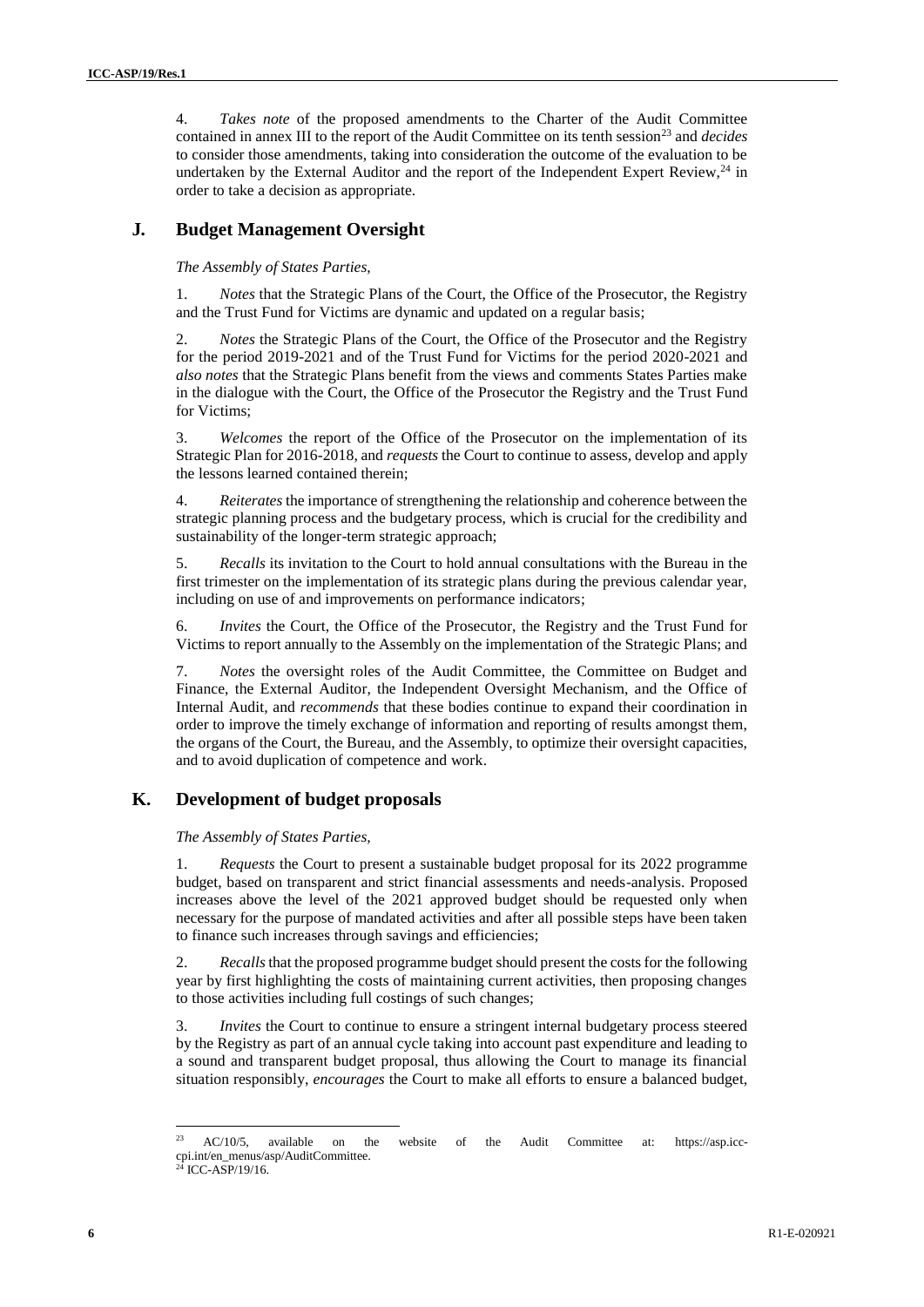as appropriate, across organs, and *emphasizes* that the Court should strive to present accurate and sustainable budget proposals based on robust forecasts;

4. *Welcomes* the recommendation of the External Auditor<sup>25</sup> that the Court question the nature of current appropriations when preparing the annual budget proposal, to avoid a gradual drift in budget appropriations;

5. *Recalls* the conclusions of the External Auditor with regard to financial trade-offs<sup>26</sup> and *further recalls* that States Parties support the Court in many ways, also outside the normal budgetary process;

6. *Welcomes* the constructive dialogue between the Committee on Budget and Finance and the Court at the thirty-second session of the Committee on the presentation of budget proposals and *requests* the Court to set Court-wide annual efficiency targets and to present an annex to the 2022 programme budget on the achievements of these efficiency targets, as well as detailed information which clearly distinguishes, to the extent possible, between savings, efficiencies, non-recurrent cost reductions and additional cost reductions achieved in 2021 and estimations for 2022, and which, as recommended by the External Auditor, $27$ refers to those savings and efficiencies which result from genuine managerial initiatives and have an impact on the baseline; and

7. *Further welcomes* the recommendations of the Committee in relation to the presentation of the budget proposals and the efforts made by the Court in this regard, *encourages* continued improvement, and *notes* that the Committee will be updated ahead of its thirty-sixth session on the measures taken by the Court and will include its comments in its reports to the Assembly of States Parties.

## **L. A strategic approach to an improved budgetary process**

*The Assembly of States Parties,*

*Bearing in mind* the independence and confidentiality required to allow the Judiciary and the Office of the Prosecutor to carry out their duties,

1. *Considering* that the Court was able to mitigate the detrimental effects of the COVID-19 pandemic, and ensure business continuity through flexibility and versatility in its sound management of operations, and *noting* that, in part, cost reductions in the budget were related to these exceptional circumstances;

2. *Emphasizes* the central role that the report of the Committee on Budget and Finance has on budget discussions in preparation for the Assembly sessions, and *requests* the Committee to ensure that its reports are published as soon as possible after each session;

3. *Reiterates* that in principle documentation should be submitted at least 45 days before the beginning of the respective session of the Committee in both working languages of the Court;

4. *Stresses* the utmost importance of achieving economies of scale, streamlining activities, identifying potential duplications and promoting synergies within as well as between the different organs of the Court;

5. *Welcomes* the Court's continued efforts to fully implement the "One-Court principle" when establishing the proposed programme budget, which has resulted in improvements to the budgetary process;

6. *Welcomes* the inclusion of comparative tables in the report of the Committee showing the yearly increases in approved programme budgets  $2013$ - $2020^{28}$  and budget allocation per active investigation in Major Programme II and *invites* the Court to include updated versions of these tables in future budget proposals;

<sup>&</sup>lt;sup>25</sup> Final audit report on the budget process of the International Criminal Court (ICC-ASP/18/2/Rev.1), recommendation 2.

<sup>26</sup> Ibid., para. 213.

<sup>27</sup> Ibid., recommendation 3.

<sup>28</sup> *Official Records … Nineteenth session … 2020* (ICC-ASP/19/20), vol. II, part B.2, annex V.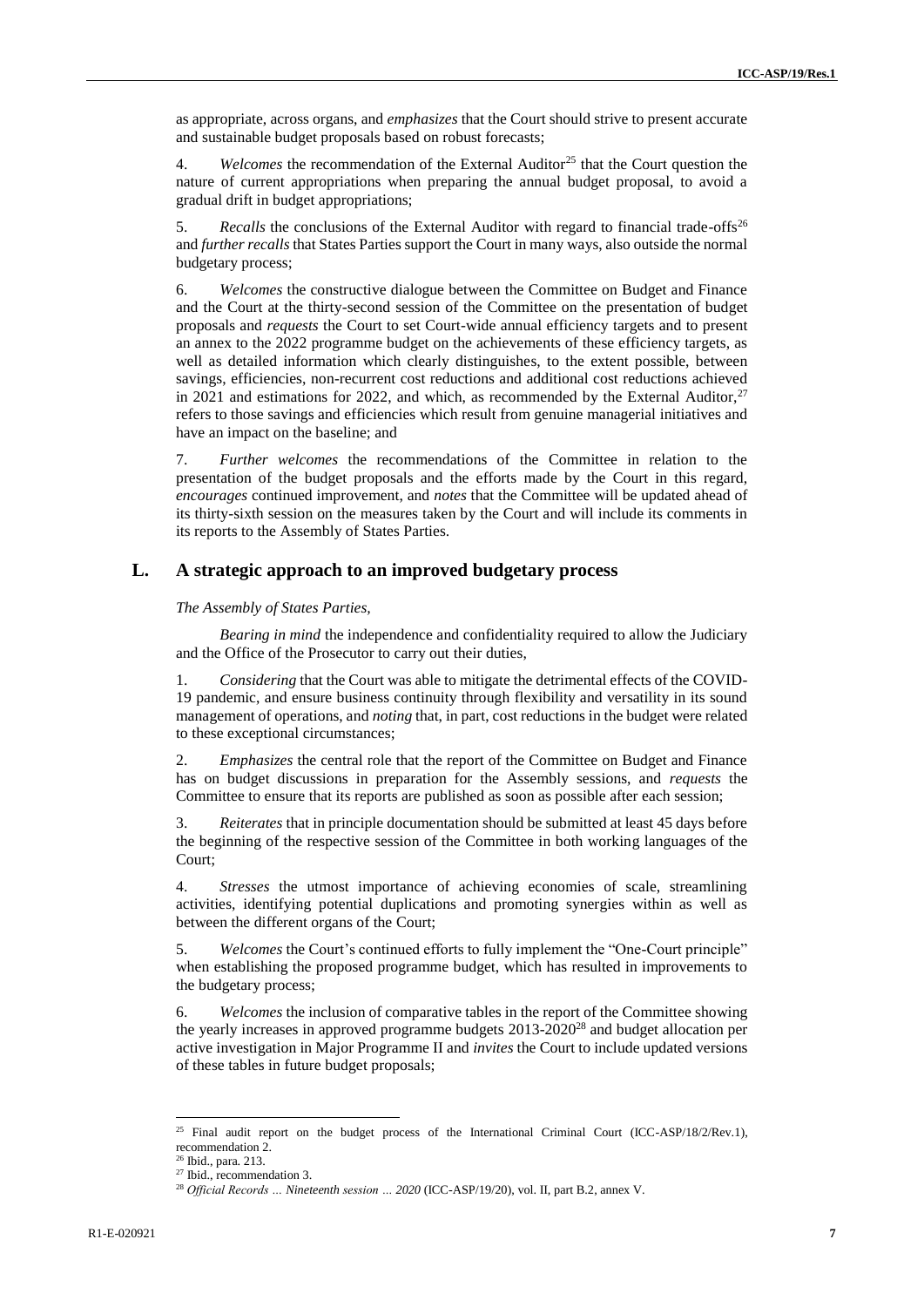7. *Welcomes* the continued work of the Court on the topic of performance indicators as an important tool to fulfil its functions, in particular with regard to effective leadership and management, and *encourages* the Court to continue this work in light of the recommendations of the External Auditor and to share with States Parties any update on the development of performance indicators;

8. *Notes*, in relation to the report of the Independent Oversight Mechanism (November 2019) on the evaluation of the Secretariat of the Trust Fund for Victims, the decision of the Board of Directors of the Trust Fund for Victims in December 2019 to accept the report's recommendations and to request the Executive Director to submit an action plan to implement the recommendations; *notes also* the Board's approval of the action plan in March 2020 and its integration in the revised Strategic Plan of the Trust Fund for Victims and its activity tracker, as both adopted in August 2020; *takes note* of the notification by the Trust Fund for Victims of the public versions of the activity tracker, as well as of the Management Brief of October 2020, thus accounting in a transparent and comprehensive manner for the activities of the Trust Fund for Victims, including in relation to the Independent Oversight Mechanism recommendations; and *encourages* the Board and Secretariat of the Trust Fund for Victims, in close cooperation with the Court and in particular with the Registry, to continue the implementation of measures to improve the performance of the Trust Fund for Victims and increase efficiency and effectiveness in relation to its mandate and its strategic goals of impact for victims and organizational performance;

9. *Notes* the importance of frequently reconsidering the value of current activity, including any opportunities for redeployment,<sup>29</sup> and *recalls* that careful prioritization is an important principle of efficient and effective management and is key to achieving successful outcomes;

10. *Requests* the Court, in consultation with the Committee, to continue to develop its budgetary process, guided by the Registry, by:

(a) Further strengthening the "One-Court principle" by ensuring that the budget process and its underlying assumptions and objectives are based on coordinated and robust strategic planning and prioritization;

(b) Further enhancing dialogue and information sharing between the Court and States Parties on the assumptions, objectives and priorities which underpin the draft programme budget at an early stage;

(c) Employing maximum flexibility in the management of its human resources in reacting to unexpected situations, and to the extent possible redeploying resources based on actual workload requirements;

Continuing to explore ways to preserve the Court's long-term ability to deliver on its mandate effectively and efficiently, while being mindful of the financial constraints of States Parties;

(e) Enhancing the dialogue and information sharing between the Court and States Parties on potential medium-term cost drivers with a view to enhancing budget predictability; and

(f) Continuing to make all efforts to ensure accurate forecasting and expenditure in all budget lines;

11. *Requests* the Court to continue submitting its annual report on activities and programme performance including, as appropriate, relevant information on the approved budget, expenditure and variance at the sub-programme level with all budget lines, as well as the provisional expenditures and revenues for all trust funds administered by the Court, also being provided by the Court in its financial statements;

12. *Requests* the Court to continue striving for structural and sustainable enhancements in the efficiency of its work;

13. *Welcomes* the monthly financial reports provided by the Court to States Parties, showing monthly figures on cash flow, balances of the General Fund, the Working Capital

 $\overline{\phantom{a}}$ 

<sup>&</sup>lt;sup>29</sup> Official Records ... Eighteenth session ... 2019 (ICC-ASP/18/20), vol. II, part B.2, para. 27.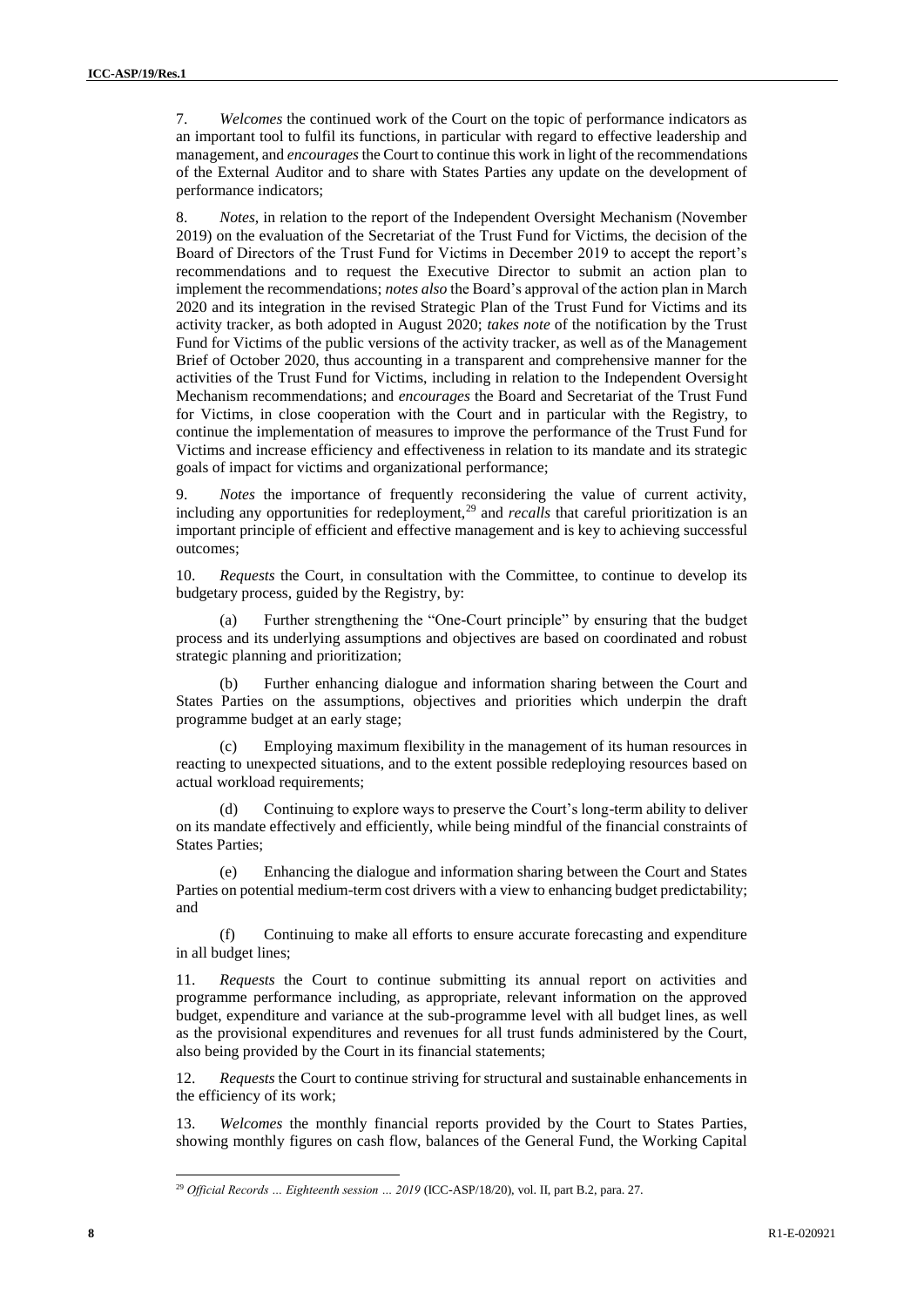Fund and the Contingency Fund, the status of assessed contributions, and monthly and annual cash flow forecasts, and *emphasizes* the usefulness of these reports; and

14. *Commits* itself to financial practices which give utmost priority to the annual budget cycle and *calls for* a restrictive use of multi-annual funds administered outside the cycle.

#### **M. Human Resources**

*The Assembly of States Parties,*

*Recalling* its decision, during its fifteenth session,<sup>30</sup> to approve the implementation of all the elements of the new compensation package applicable as of 1 January 2017, in alignment with the changes and timelines approved by the United Nations General Assembly,

*Noting* the report of the Committee on Budget and Finance on the work of its twentyeighth session, which welcomed the development of the policy put forward by the Court regarding the compensation review package,  $31$ 

*Noting also* that the Court submitted the amended text of the Staff Rules relating to the United Nations education grant, special education grant and related benefits to the Committee on Budget and Finance at its thirty-second session and that the Committee recommended that the Assembly approve the proposed changes,<sup>32</sup>

1. *Welcomes* the work undertaken by the Court to implement the changes with respect to the new compensation package for staff members in the Professional and higher categories in conformity with the United Nations common system standards;

2. *Recalling* that the Court submitted the text of the amended provisional Staff Rules relating to the United Nations education grant, special education grant and related benefits, *notes* that the Court intends to promulgate the amended Staff Rules in early 2021;

3. *Notes* the Administrative Instruction on the Classification and Reclassification of Posts promulgated by the Registrar,<sup>33</sup> requests the Committee to continue monitoring the implementation of the Administrative Instruction at its thirty-sixth and thirty-seventh sessions and to report to the Assembly, *recalls its decision* that no new requests for reclassifications should be submitted by the Court until the new review of the Administrative Instruction is finalized,<sup>34</sup> *stresses* that reclassifications of posts cannot be used as a promotion tool or as a consequence of increased workloads and *recalls* the importance of fairness and transparency in all Human Resources decision-making;

4. *Notes* the External Auditor's recommendations that the Court strive to apply a unified set of Human Resources management policies<sup>35</sup> and develop and publish an ethics charter,  $3<sup>6</sup>$ and *encourages* the Court to update States Parties on the implementation of those recommendations; and

5. *Encourages* prudent management of the Court's human resources to ensure full budget discipline, and *notes* that all new staff of any category, including temporary, must be properly justified.<sup>37</sup>

### **N. Referrals by the Security Council**

*The Assembly of States Parties,*

*Noting with concern* that, to date, expenses incurred by the Court due to referrals by the United Nations Security Council<sup>38</sup> have been borne exclusively by States Parties,

<sup>30</sup> ICC-ASP/15/Res.1, section N, para. 1.

<sup>&</sup>lt;sup>31</sup> *Official Records ... Sixteenth session ... 2017* (ICC-ASP/16/20), vol. II, part B.1, para. 105.

<sup>32</sup> *Official Records … Eighteenth session … 2019* (ICC-ASP/18/20), vol. II, part B.1, para. 121.

<sup>33</sup> ICC/AI/2018/002, 22 November 2018.

<sup>&</sup>lt;sup>34</sup> Official Records ... Eighteenth session ... 2019 (ICC-ASP/18/20), vol. II, part B.2, para. 43.

<sup>&</sup>lt;sup>35</sup> Final audit report on Human Resources Management (ICC-ASP/17/7), recommendation 2.

<sup>36</sup> Ibid., paras. 238-240.

<sup>&</sup>lt;sup>37</sup> Official Records ... Eighteenth session ... 2019 (ICC-ASP/18/20), vol. II, part B.2, para. 37.

<sup>&</sup>lt;sup>38</sup> United Nations Security Council resolutions 1593 (2005) and 1970 (2011).